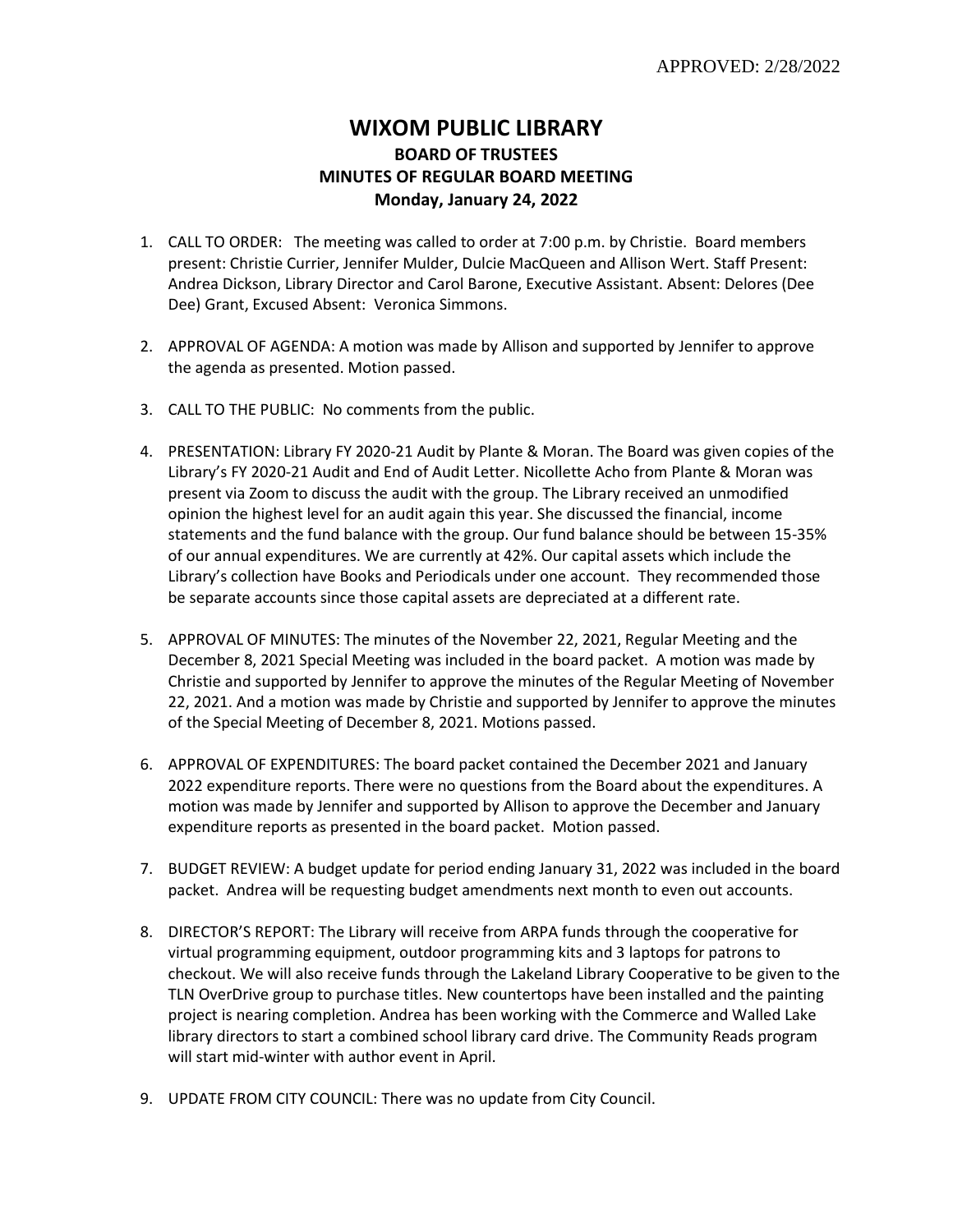- 10. UPDATE FROM THE FRIENDS OF THE LIBRARY: The Friends are accepting donations again. Due to the surge in COVID cases the Friends delayed their January 18<sup>th</sup> quarterly meeting. They hope to reschedule a new date in February.
- 11. COMMUNICATIONS: There were suggestions requesting teen books that was forwarded to the Teen Librarian. The Washington Post newspaper was requested and we are checking into different subscription options and pricing. We have recently added the daily New York Times.
- 12. UNFINISHED BUSINESS:
	- **a.** Learning Corner Proposal Meijer had reached out to the Friends and donated \$5,000 toward the Learning Corner in the kids play area. Community Financial Credit Union will be contributing \$2,000 toward the project. We have set up a donation site on our website and the Friends have contributed \$2,000. A motion was made by Allison and supported by Jennifer to approve the purchase of the Learning Corner not to exceed \$14,475 with cost to be offset by donations.

## 13. NEW BUSINESS:

- **a. Election of Officers and Formation of Committees** Officers were nominated and presented as follows: President – Veronica was nominated by Allison and supported by Christie. Vice President – Dee Dee was nominated by Allison and supported by Christie. Treasurer – Allison was nominated by Jennifer and supported by Christie. Secretary – Christie was nominated by Jennifer and supported by Allison. Budget Committee: Allison, Dulcie and Christie. Personnel Committee: Veronica, Jennifer and Dee Dee. Building Committee: Allison, Veronica and Christie. A motion was made by Christie and supported by Allison to approve the officers and committees. Motion passed.
- **b. 2022 & 2023 Holiday Closings for TLN Shared System Calendar –** Andrea recommended, and the Board agreed that the 2022 Holiday Closings will remain as it was originally approved at the January 2021 board meeting. Traditionally, the Library has been closed on the Saturday before Memorial Day, the Saturday before Labor Day, and the Saturday after Thanksgiving. We have always been closed on the Saturday between Good Friday and Easter. In 2023, Christmas Eve and New Year's Eve occur on a Sunday, which would typically be observed on Monday. However, Christmas and New Year's Day fall on that Monday and are also paid holidays. Andrea discussed options with the group and the Board agreed that the best option was to close on Monday and Tuesday the weeks of Christmas and New Year's. A motion was made by Jennifer and supported by Allison to approve the 2022 & 2023 Holiday Closings for TLN Shared System Calendar. Motion passed.
- **c. Collection Development Policy Revision –** The board packet contained policy updates to our Collection Development and Display policies and a Request for Reconsideration of Library Material form. Our attorney recommends replacing our current policy to eliminate a few items that could be problematic during a materials challenge. A motion was made by Allison and supported by Christie to approve the revised Collection Development Policy. Motion passed.